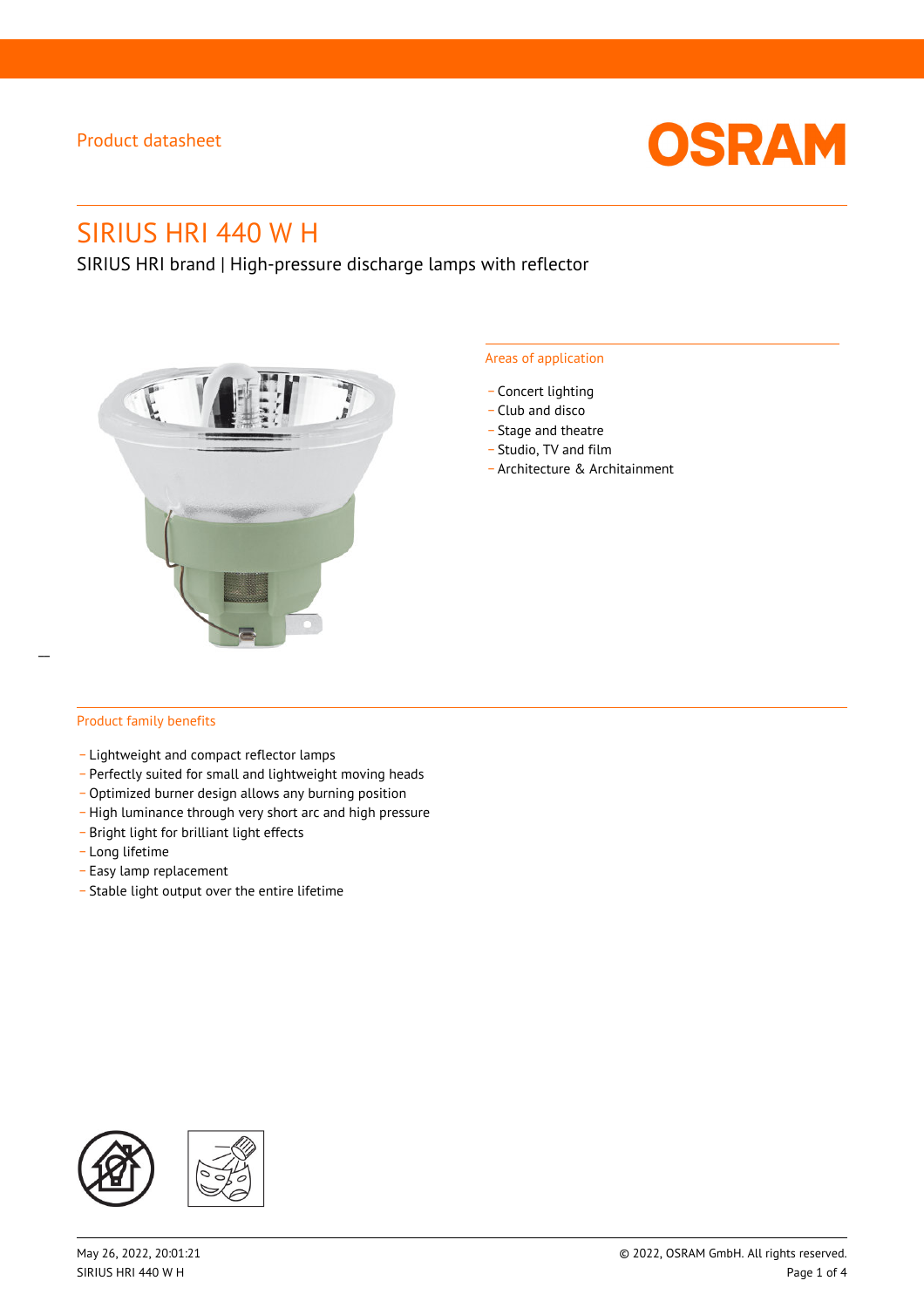### Technical data

### **Electrical data**

| Nominal wattage        | 440.00 W |
|------------------------|----------|
| <b>Nominal current</b> | 5.3 A    |
| Nominal voltage        | 83.0 V   |

### **Photometrical data**

| <b>Nominal luminous flux</b> | 18000 lm |
|------------------------------|----------|
| Color temperature            | 7000 K   |
| Color rendering index Ra     | 75       |

### **Dimensions & weight**

 $\overline{a}$ 



| <b>Diameter</b>         | 65.0 mm  |
|-------------------------|----------|
| Length                  | 60.0 mm  |
| Arc length              | $1.3$ mm |
| Lifespan                |          |
| Lifespan                | 1500 h   |
| <b>Capabilities</b>     |          |
| <b>Burning position</b> | Any      |
|                         |          |

### **Environmental information**

| Information according Art. 33 of EU Regulation (EC) 1907/2006 (REACh) |                                    |  |  |
|-----------------------------------------------------------------------|------------------------------------|--|--|
| Date of Declaration                                                   | 07-04-2022                         |  |  |
| <b>Primary Article Identifier</b>                                     | 4052899509528   4052899576735      |  |  |
| Candidate List Substance 1                                            | No declarable substances contained |  |  |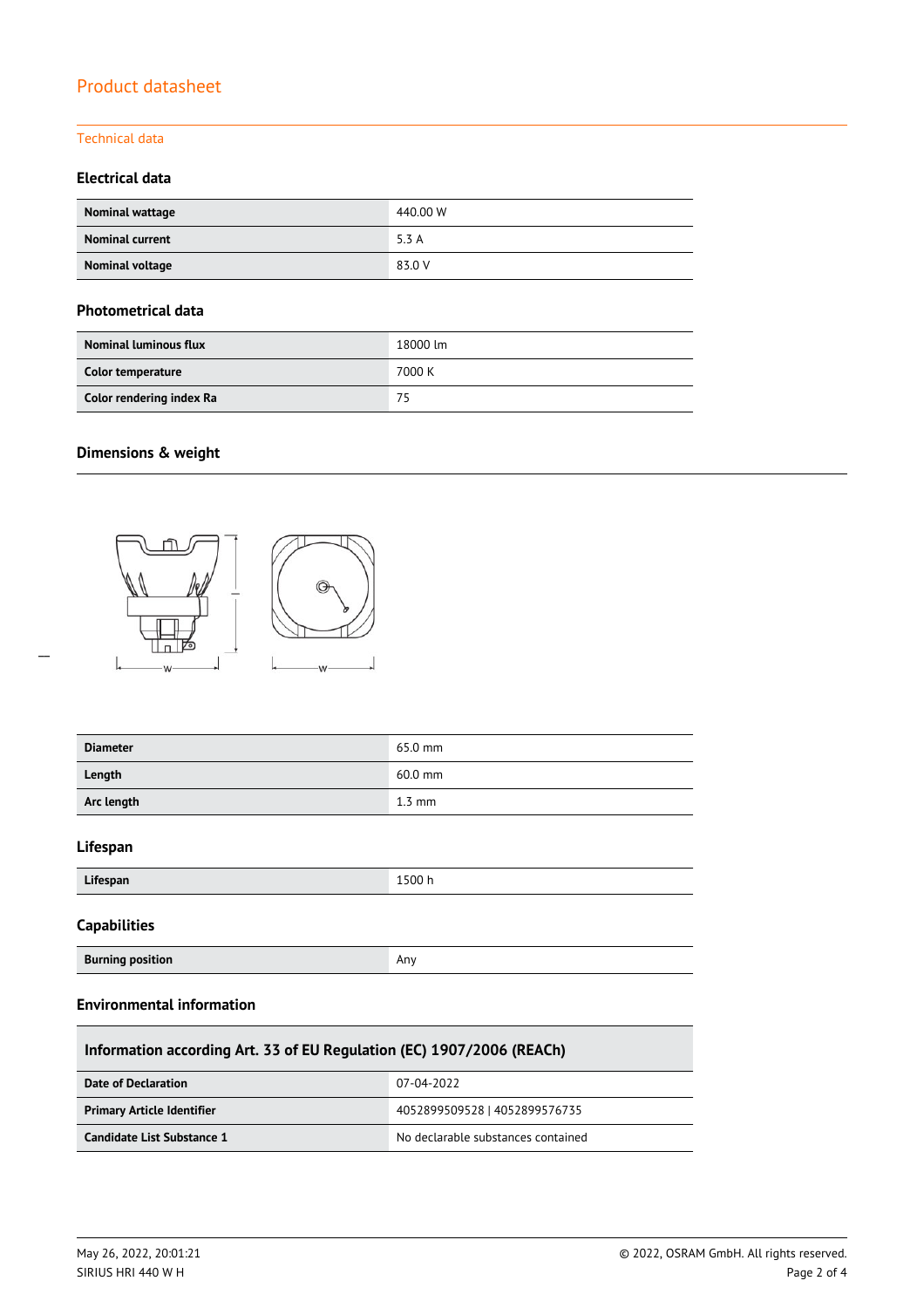**Declaration No. in SCIP database In work**